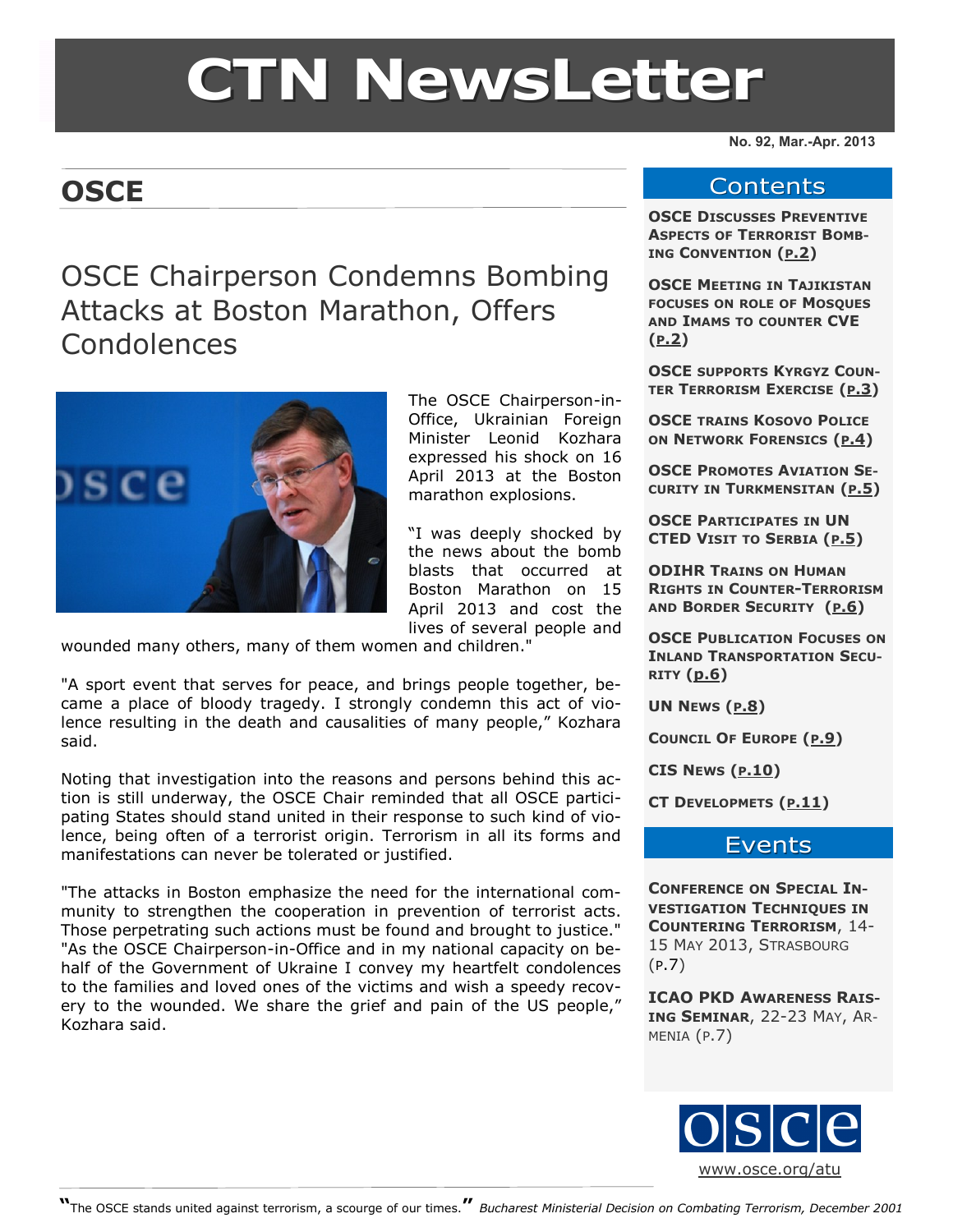

# <span id="page-1-0"></span>OSCE Roundtable Promotes Preventive Measures of Terrorist Bombings Convention



On 13 March 2013, the Transnational Threats Department/Action against Terrorism Unit (TNTD/ATU), the Department for Security and Public Safety (DSPS) of the OSCE Mission in Kosovo (OMiK), in co-operation with the United Nations Office on Drugs and Crime (UNODC), organized a roundtable on good practices to enhance the implementation of preventive measures related to the International Convention for the Suppression of Terrorist Bombings in Prishtinë/Priština.

The workshop identified potential gaps in the legislative framework of Kosovo in relation to

the terrorist bombing convention, as well as enhanced co-operation between institutions and the business community in Kosovo in controlling the production, transport, trade and use of industrial explosives and explosive precursors.

A total of 28 experts/representatives participated from the Assembly of Kosovo, relevant ministries, Kosovo Police, Customs Service, Office of the Special Prosecutor, the agriculture, trade and business community, as well as international experts from OSCE, UNODC and United Nations Development Programme (UNDP).

Participants highlighted that more co-ordination and information sharing was necessary between key stakeholders including the public and private sectors when it comes to implementing pertinent regulations. They also agreed that, although Ammonium Nitrate Fertilizers have not been used in terrorist/ criminal attacks in Kosovo, efforts should focus on raising awareness and train key staff, both in official and private sectors on the potential dangers. Finally, experts suggested that the Ministry of Interior should regularly evaluate the threat of these materials being used by criminals and terrorists.

For more information contact [Manuel.Marion@osce.org](mailto:Manuel.Marion@osce.org) or [Ibrahim.Gultekin@osce.org](mailto:Ibrahim.Gultekin@osce.org) or

# OSCE Meeting Focuses on Role of Mosques and Imams to Prevent Extremism and Radicalization in Tajikistan

On 30 April 2013, The OSCE Office in Tajikistan (OiT) hosted a roundtable organized by Asia-Plus media holding on the role of mosques and imams in Tajik society, and in particular the support imams need to safeguard their communities from the threat of violent extremism and radicalization that lead to terrorism, as well as the role of parental responsibility in this.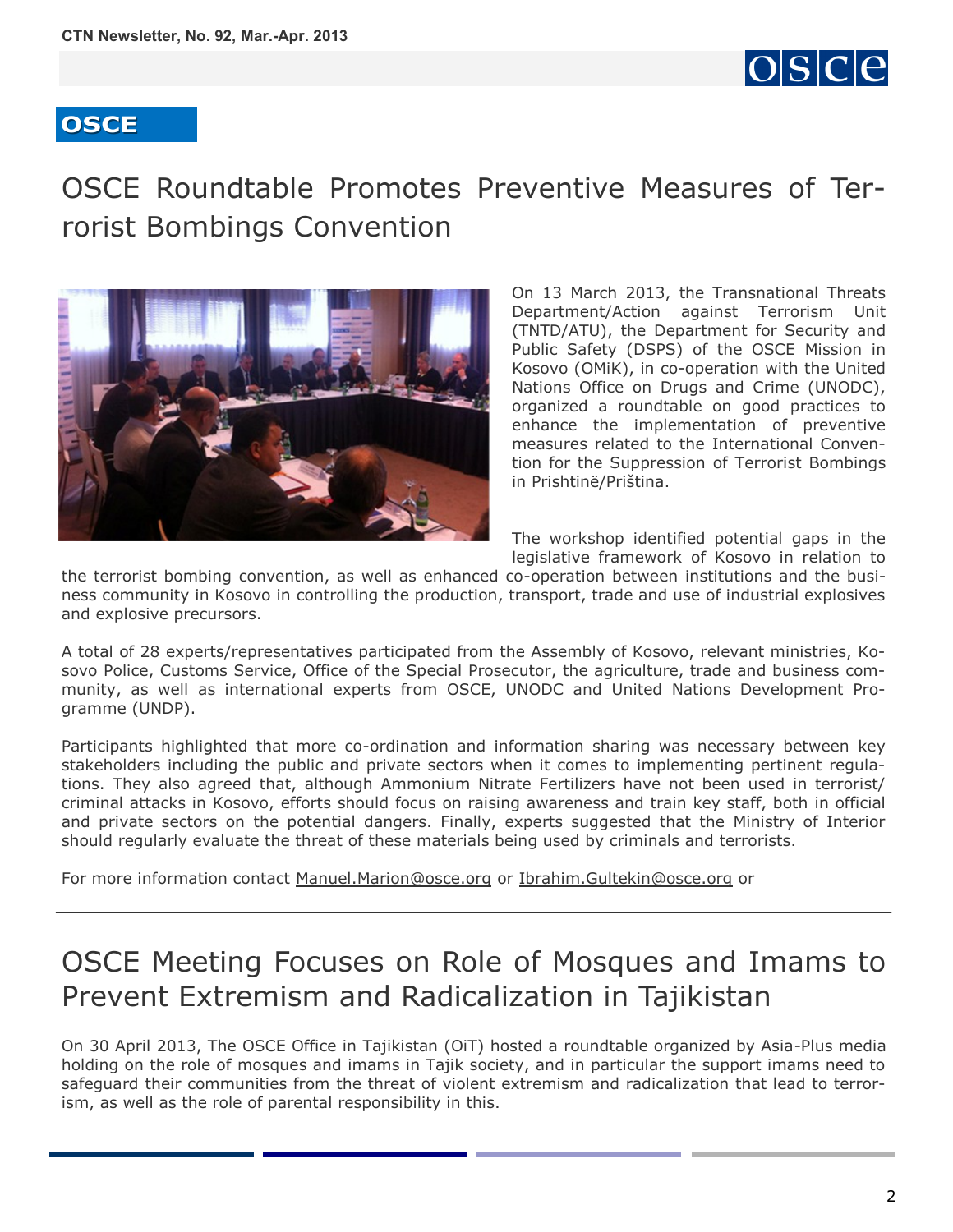

<span id="page-2-0"></span>

Representatives of governments, local NGOs, civil society groups and international organizations participated. Moreover, Mavlon Muhtorov, the Deputy Head of the Religious Committee of Tajikistan, Khomushov Jamoliddin, the Deputy Head of the Council of Ulema, and Atovullo Qosimov, the Head of Centre for Capacity Enhancement of Imams were among the high-level participants.

The meeting produced a number of recommendations outlining steps that need to be taken in near future, including: Enhancing the capacities of imams to disseminate counter-narratives to discredit extremist ideologies, to developing new curricula and providing training at educational institutions, applying stricter criteria when select-

ing imams and monitoring them after they have taken up their position.

Another recommendation was to jointly work on further emphasizing the role of mosques as centers for promoting traditional Islam and Tajik culture and values. Participants also discussed the potential for amendments to the law on parental responsibilities. The OiT will follow up on the recommendations with the Religious Committee of Tajikistan, the Council of Ulema and the Centre for Capacity enhancement of Imams.

The event is part of the OiT VERLT (Violent extremism and radicalization that lead to terrorism) Programme that aims to create a platform for government, civil society, media and other stakeholders to exchange views, share concerns and discuss international and Tajik experiences and best practices in dealing with extremist and radical ideologies.

For more information contact [Saner.Ahmedov@osce.org](mailto:Saner.Ahmedov@osce.org) 

# OSCE Supports Anti-Terror Exercise for Kyrgyz Law Enforcement

An OSCE Centre in Bishkek -supported exercise, "Batken-Antiterror-2013", for law-enforcement officers took place in Batken, southern Kyrgyzstan, from 24 to 25 April 2013.

The aim of the exercise was to simulate governmental responses to a possible terrorist attack or incursion into the territory of the Kyrgyz Republic and to work out mechanisms to co-ordinate actions of the state lawenforcement agencies.

Participants learned about establishing headquarters that would guide an anti-terrorist operation, ensuring its proper functioning and co-ordination between the key law-enforcement agencies, as well as about checking



current state of the agencies' operational potential and readiness to react.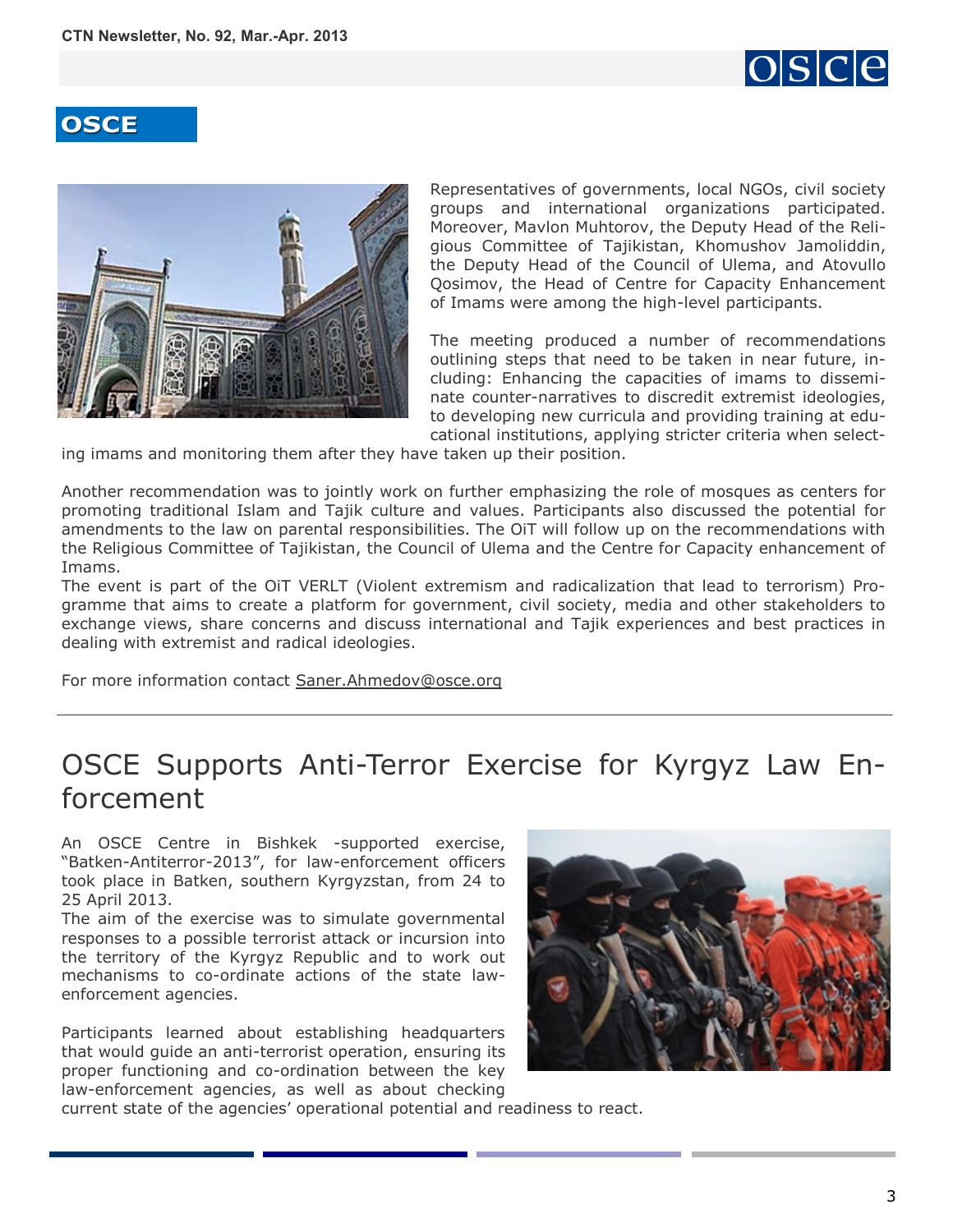

<span id="page-3-0"></span>Senior representatives of the State Committee of National Security, Ministries of Foreign Affairs, Defence, Emergency Situations, Internal Affairs, as well as of State Border Service and Batken province Administration participated in the exercise.

After the simulation exercise, key law-enforcement officials, parliamentarians, as well as representatives of local authorities, took part in a roundtable discussion on the security situation in the border areas of the Batken region. The meeting was organized by the non-governmental organization, the Parliament of Political Parties, with the support of the OSCE Centre in Bishkek. The roundtable was part of the OSCE Centre's activities to promote the role of the Kyrgyz Parliament in formulating priorities and policies for law-enforcement agencies involved in combating terrorism.

For more information contact [Veaceslav.Bugai@osce.org](mailto:Veaceslav.Bugai@osce.org) 

# OSCE Trains Police in Kosovo on Network Forensics



From 15 to 26 April, the Department for Security and Public Safety (DSPS) of the OSCE Mission in Kosovo (OMiK) organized a twoweeks training course on Network Forensics in Prishtinë/Priština.

The training was designed to further equip Kosovo Police (KP) investigators with the knowledge and skills in carrying out forensic analysis and recovering evidence from a variety of computer and IT related devices.

The training course delivered by an external consultant from Turkey, was attended by 15 Kosovo Police (KP) investigators of the Directorate for Investigation of Organized

Crime, Directorate for Counter Terrorism, Directorate for Intelligence and Analysis, Directorate for Economic Crime and Corruption Investigation, Cybercrime Investigation Unit and Department for Information Technology and Communication.

The goal of the training was to enhance the capacities of investigators to better and effectively investigate organized crime and terrorist groups who are using Internet for their communication and illegal activities.

This is the latest activity organized by the OSCE Mission in Kosovo that focuses on cybercrime since 2009. A key development in connection with OMiK activities in the area of cybercrime was the establishment of the Kosovo Police cybercrime unit in 2011.

For more information contact [Ibrahim.Gultekin@osce.org](mailto:Ibrahim.Gultkin@osce.org)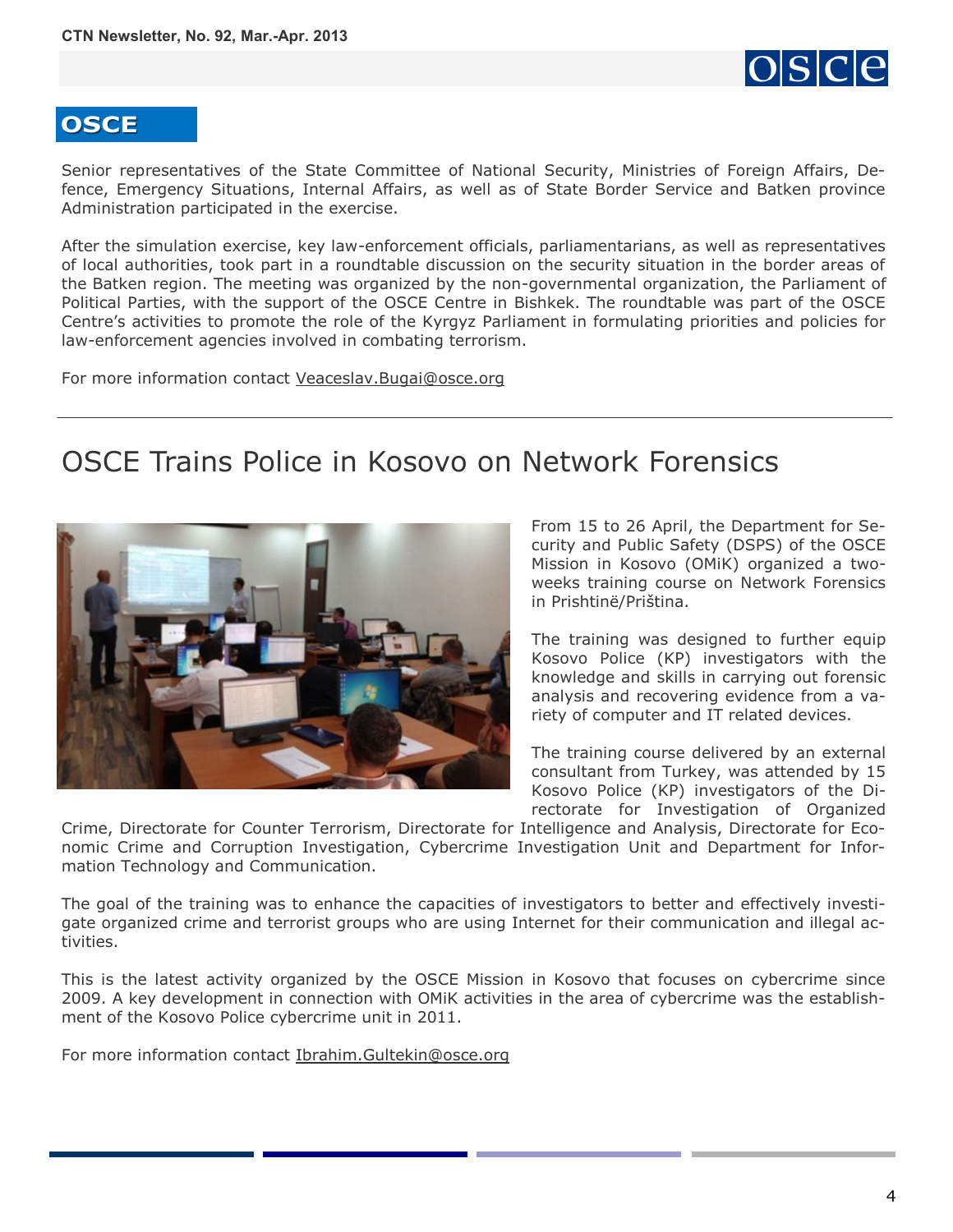

# <span id="page-4-0"></span>OSCE Promotes Aviation Security in Turkmenistan

From 4-22 March 2013, the OSCE Centre in Ashgabat conducted three specialized training courses on emergency response skills of aviation security personnel at three airports in Turkmenistan.

Organized in co-operation with the Ministry of Foreign Affairs and the State National Service "Turkmenhowayollary" ("Turkmenistan Airlines"), these courses brought together 57 senior management participants from "Turkmenistan Airlines", transportation police and national security from all airports in the country.

During each five-day course conducted at Ashgabat, Turkmenbashy and Mary airports, an international expert presented internationally-standardized emergency response, search and rescue and crisis management guidelines for aviation, natural and man-made disasters and responses to crisis events. Participants also took part in drills and exercises and discussed the need for effective planning and operations in co-ordination with other states. The trainings were designed to enhance current standards for aviation and transportation security in Turkmenistan.

The training courses were particularly relevant because Turkmenistan plans to expand its aviation and other transport resources, including through the construction of a modern international airport in Ashgabat. Thus, the importance of enhanced emergency planning and response capacity will increase and the trainings aimed to expand the knowledge and expertise of staff and officials at the country's major airports in all relevant areas. The training courses provided a platform for sharing principles, strategies, operational perspectives and experiences, all of which are cornerstones of aviation emergency response operations.

For more information please contact [Andrei.Muntean@osce.org](mailto:Andrei.Muntean@osce.org)

# OSCE Participates in UN CTED Country Visit to the Republic of Serbia

On 18-21 March 2013, the TNTD/ATU participated in a country visit in Serbia led by the United Nations Counter-Terrorism Committee Executive Directorate (UN CTED).

CTED monitors and promotes the implementation of United Nations Security Council Resolutions 1373 (2001) and 1624 (2005). During the visit, the delegation held discussions on counter-terrorism issues with senior Government officials and experts of relevant ministries and agencies. The delegation presented preliminary conclusions of the visit to the Serbian authorities.

As follow-up CTED with contributions by all of the participants of the delegation will prepare a report with recommendations on how to address potential gaps pertaining to the implementation of the aforementioned resolutions. Since 2005 the OSCE is regularly invited to participate in these visits. TNTD/ATU contributed to the team of the delegation covering aspects related to law enforcement, border management and international co-operation.

For more information contact [Paul.Picard@osce.org](mailto:Paul.Picard@osce.org)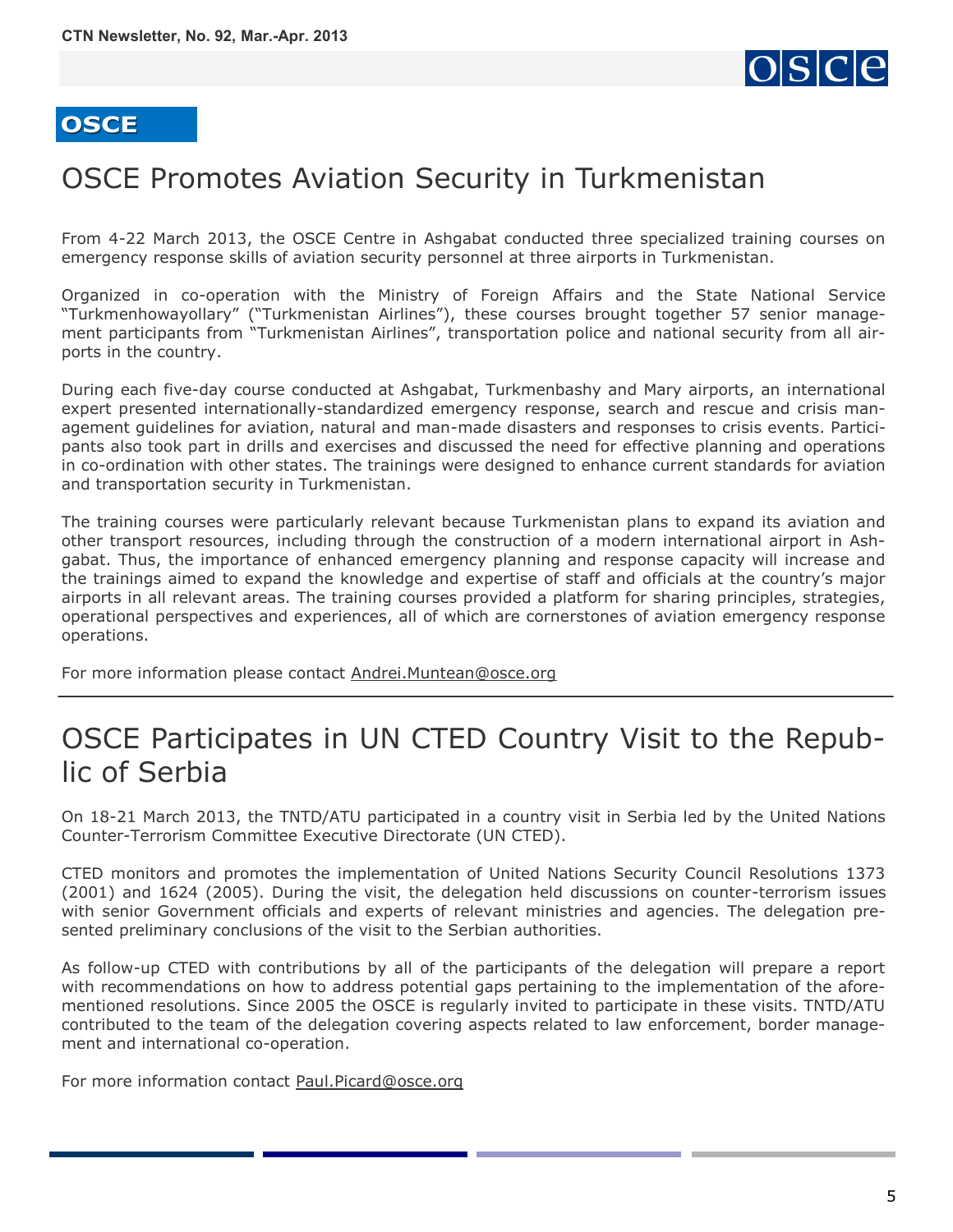

# <span id="page-5-0"></span>OSCE Trains Border Officials on Protecting Human Rights in Countering Terrorism

On 16-19 April 2013, the ODIHR Human Rights and Anti-Terrorism Programme delivered a four-day training session on "Human Rights in Counter-Terrorism and Border Security", in Dushanbe, Tajikistan.

This course, organized in co-operation with the OSCE Border Management Staff College (BMSC), brought together 26 mid-level and senior border officials from 12 OSCE participating States (Bosnia and Herzegovina, Georgia, Germany, Hungary, Kyrgyzstan, Lithuania, Moldova, Mongolia, Montenegro, Spain, Tajikistan and Ukraine) and 2 Partners for Co-operation (Israel and Tunisia).

The training aimed to assist OSCE participating States and OSCE Partners for Co-operation in enhancing the capacities of national border officials to respect human rights in their daily work. The participants deepened their understanding of the relevant international human rights standards and ways to protect human rights when combating terrorism at and along the borders.

The training was based on ODIHR training manual and module on ["Countering Terrorism, Protecting Hu](http://www.osce.org/odihr/29103)[man Rights"](http://www.osce.org/odihr/29103) and adapted to the specific border security context. It was the third training session organized jointly by ODIHR and the BMSC on human rights in counter-terrorism and border security since 2010.

For more information, please contact [Lucile.Sengler@odihr.pl](mailto:Lucile.Sengler@odihr.pl)



# OSCE Publication Focuses on Inland Transport Security

On 26 February 2013, in Geneva, the Office of the Co-ordinator of OSCE Economic and Environmental Activities (OCEEA) jointly with the UN Economic Commission for Europe's Transport Division launched the 2012 OSCE-UNECE Inland Transport Security Forum Proceedings.

This compilation of academic-style expert papers outlines ways to further improve the effectiveness of international and national efforts in making inland transport more secure (incl. in the road, railways and inland waterways sector). Upon request, targeted follow-up activities could be held across the region. The Proceedings can be accessed [here](http://www.osce.org/node/99852)

For more information contact [Roel.Janssens@osce.org](mailto:Roel.Janssens@osce.org)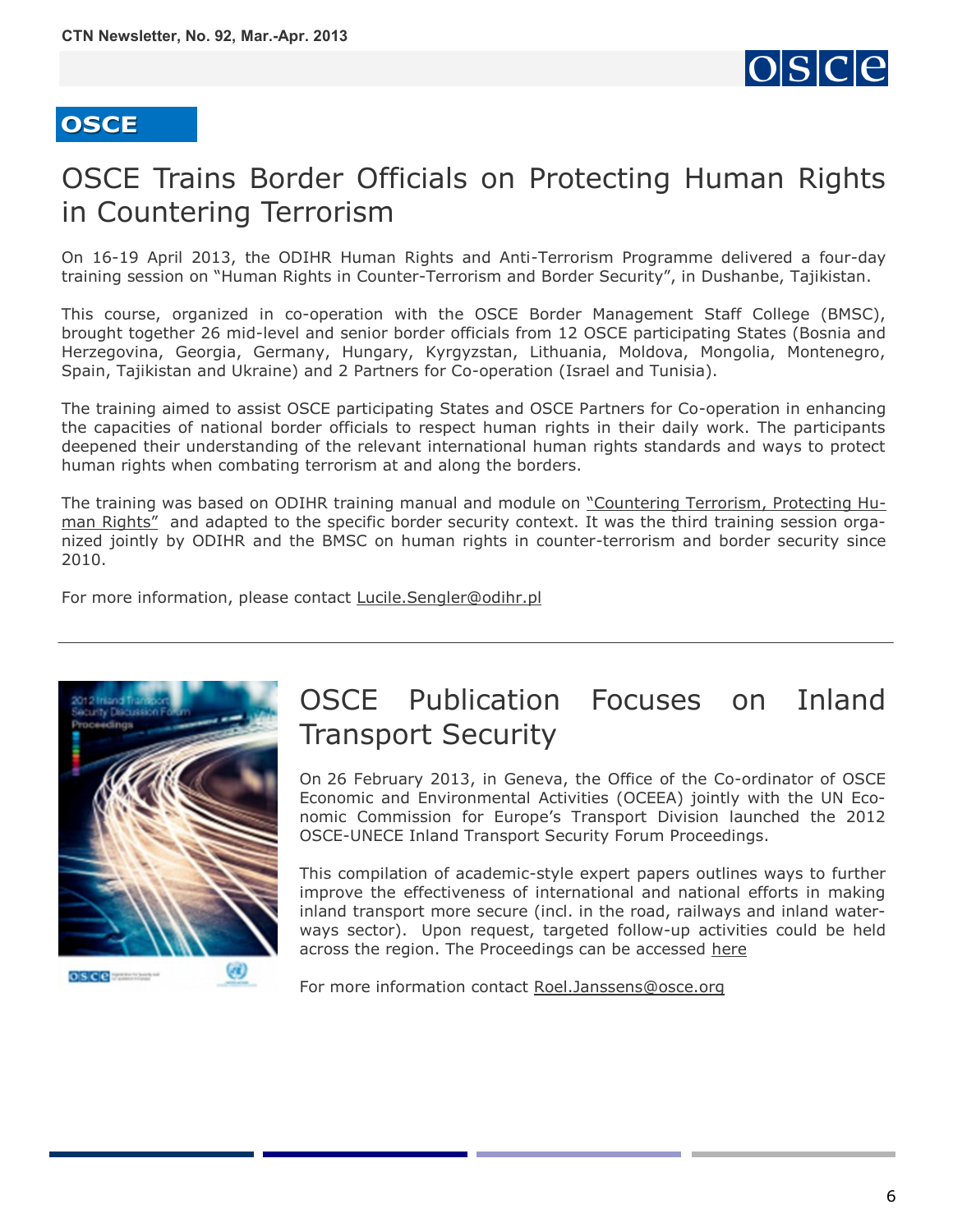

#### Noteworthy

- On 10-11 April 2013, the ODIHR Human Rights and Anti-Terrorism Programme contributed to the workshop on **Supporting Curriculum Development for the International Institute of Justice and the Rule of Law in Tunisia** organized by the Center on Global Counter-Terrorism, the Institute for Security Studies and the International Centre for Counter-Terrorism. The workshop was aimed at discussing the future training curricula for judges, prosecutors, police and correctional officers of the International Institute of Justice and the Rule of Law.
- On 15-16 April 2013, the ODIHR Human Rights and Anti-Terrorism Programme participated in the launching workshop of a new **UNCTITF project aimed at developing training and capacity building activities on human rights, the rule of law and the prevention of terrorism**, with a particular focus on North Africa (including OSCE Partners for Co-operation), Middle East and the Sahel regions. The project is implemented by the UNCTITF Working Group on Protecting Human Rights while Countering Terrorism.
- TNTD/ATU took part in the **Global Counter Terrorism Forum (GCTF) Working Group Workshops on Countering Violent Extremism,** on 19-22 March 2013, Washington DC. At the workshop TNTD/ATU presented its joint guidebook project with ODIHR '*Preventing Terrorism and Countering Violent Extremism and Radicalization that Lead to Terrorism: a Community Policing Approach'*.
- **Status of the Universal Anti-Terrorism Conventions and Protocols:** On 5 April 2013, TNTD/ ATU updated the '*Status in the OSCE Area of the Universal Anti-Terrorism Conventions and Protocols as well as Other International and Regional Legal Instruments Related to Terrorism and Cooperation in Criminal Matters'*. The update can be accessed [here](http://www.osce.org/atu/17138)

### Upcoming Events

- **International Conference on Special Investigation Techniques, 14-15 May 2013, Strasbourg.** The aim of the Conference is to bring a broader perspective to examining the existing international legal frameworks governing the use of such techniques, to identify new developments in this area since the adoption of Recommendation Rec(2005)10, to exchange views on the challenges faced by states when applying such techniques and on best practices to overcome these challenges while fully respecting Human Rights and the rule of law. The UN CTED, Council of Europe, OSCE and League of Arab States are co-organizing this conference.
- **Seminar on the ICAO Public Key Directory in Yerevan, 22-23 May 2013, Armenia.** TNTD/ ATU will organize a Seminar to raise awareness of Armenian government representatives on the International Civil Aviation Organization Public Key Directory (ICAO PKD). The seminar will highlight the administrative, technical and organizational details of the ICAO PKD and the necessity to implement e-Passports and the ICAO PKD together.
- **Enhancing Counter Terrorism Co-operation in the Mediterranean Basin while implementing the Universal Legal Instruments against Terrorism,** 17-18 September 2013, Malaga. This is a joint event by the OSCE and UNODC primarily targeted at OSCE Mediterranean Partner countries.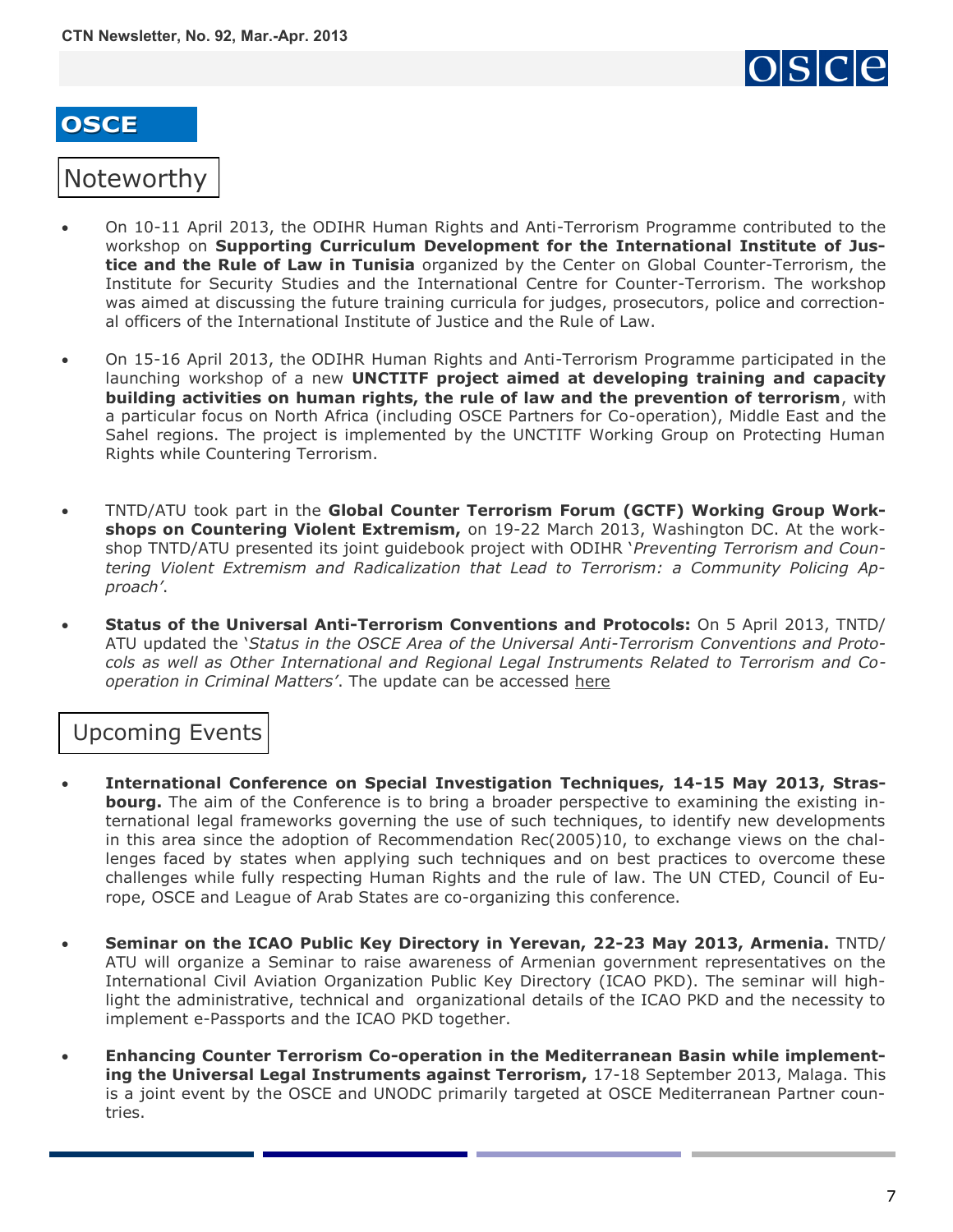

#### <span id="page-7-0"></span>**UN News**

# Border Control Co-operation, Focus of Conference in the Sahel and the Maghreb

The UN Counter Terrorism Executive Directorate (UN CTED), the United Nations Counter-Terrorism Centre and the Government of Morocco held a conference on border-control co-operation in the Sahel and the Maghreb, which took place in Rabat from 13 to 15 March 2013.

Representatives of 11 States and 21 international, regional and sub-regional organizations including the OSCE, discussed how to enhance the capacity of States to take border-control actions within the framework of the fight against terrorism.

Terrorist groups operating in the region include Al-Qaida in the Islamic Maghreb (AQIM), Boko Haram and the Movement for Unity and Jihad in Western Africa (MUJAO). Their activities are linked to transnational crimes such as trafficking in firearms, drugs, human beings and the smuggling of migrants.

The capacity to prevent the movement of terrorists and the preparation of terrorist attacks in the region depends upon the effectiveness of measures taken to control borders, as well as on effective coordination and co-operation among the services concerned, whether at the national, regional or interregional levels.

The United Nations works closely with partners to promote dialogue, co-operation and efforts to identify appropriate solutions with a view to strengthen the capacity of States to prevent and combat terrorism in a co-ordinated and coherent manner. On behalf of the Security Council's Counter-Terrorism Committee, CTED has been involved in monitoring the implementation of resolution 1373 (2001) and identifying assistance needs in this area. For more information click [here](http://www.un.org/en/sc/ctc/news/2013-03-28_Sahel-Maghreb.html)

# Sanctions Lists

- The Chairman of the Committee established pursuant to resolution 1988 (2011) regularly conveys changes to the Committee's list of individuals and entities subject to the assets freeze, travel ban and arms embargo set out in paragraph 1 of Security Council resolution 1988 (2011) adopted under Chapter VII of the Charter of the United Nations. An updated version of the 1988 Sanctions List is accessible in XML, PDF and HTML formats on the [Committee's website](http://www.un.org/sc/committees/1988/list.shtml)
- The Secretariat of the Security Council Committee pursuant to resolutions 1267 (1999) and 1989 (2011) regularly conveys updates to the Committee's list of individuals and entities subject to the assets freeze, travel ban and arms embargo set out in paragraph 1 of Security Council resolution 1989 (2011) adopted under Chapter VII of the Charter of the United Nations. An updated version of the Al-Qaida Sanctions List is accessible in XML, PDF and HTML formats on the [Committee's](http://www.un.org/sc/committees/1267/aq_sanctions_list.shtml.)  [website](http://www.un.org/sc/committees/1267/aq_sanctions_list.shtml.)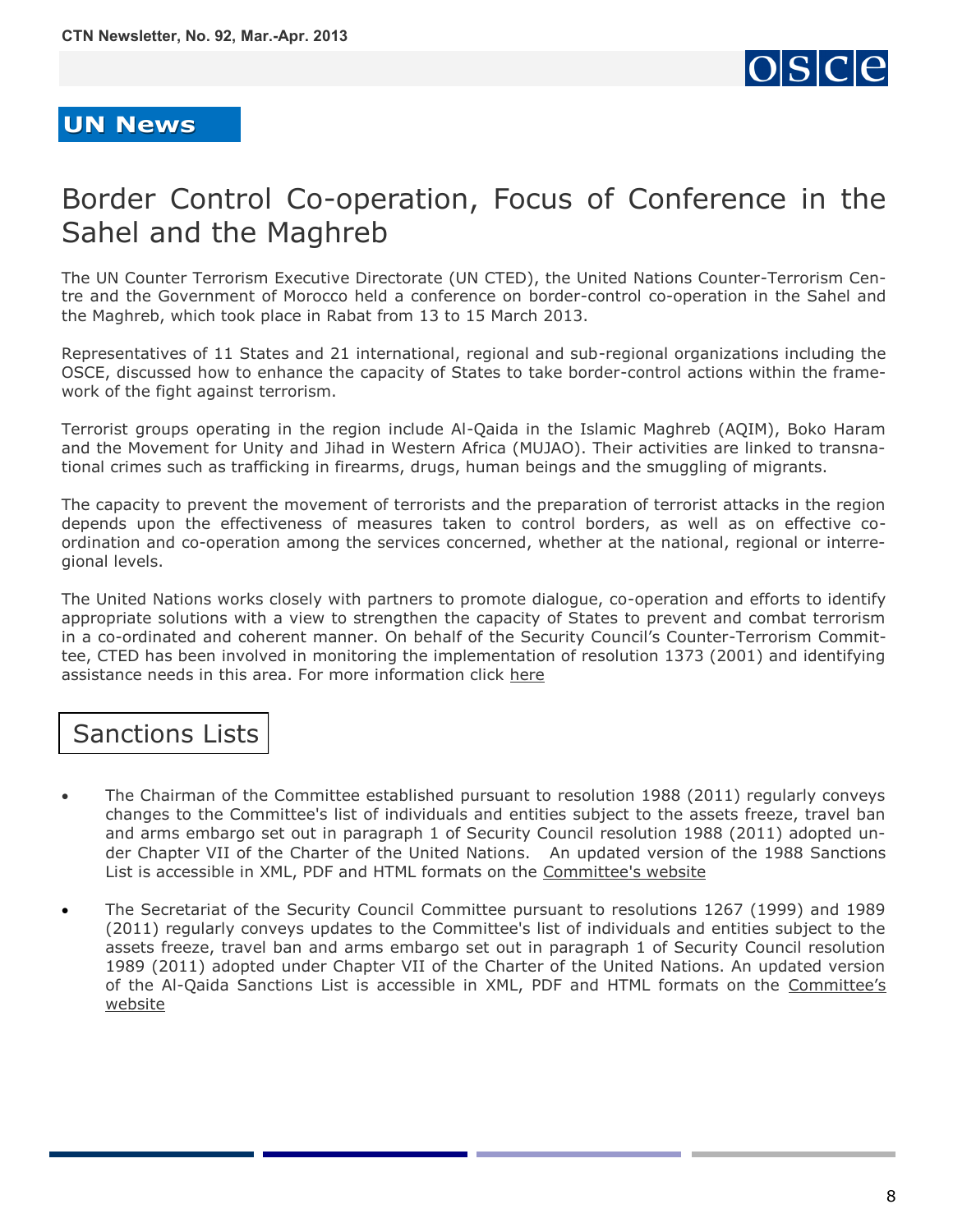

### <span id="page-8-0"></span>**Council of Europe News**

- On 7 February 2013 the Dominican Republic acceded to the *Convention on Cybercrime* [\(ETS No.](http://conventions.coe.int/Treaty/Commun/QueVoulezVous.asp?NT=185&CM=1&CL=ENG)  [185\)](http://conventions.coe.int/Treaty/Commun/QueVoulezVous.asp?NT=185&CM=1&CL=ENG).
- On 25 February 2013 Bulgaria ratified the Council of Europe *Convention on Laundering, Search, Seizure and Confiscation of the Proceeds from Crime and on the Financing of Terrorism* ([CETS No.](http://conventions.coe.int/Treaty/Commun/QueVoulezVous.asp?NT=198&CM=1&CL=ENG)  [198\)](http://conventions.coe.int/Treaty/Commun/QueVoulezVous.asp?NT=198&CM=1&CL=ENG).
- On 7 March 2013 **Estonia** signed the Council of Europe *Convention on Laundering, Search, Seizure and Confiscation of the Proceeds from Crime and on the Financing of Terrorism* ([CETS No. 198\)](http://conventions.coe.int/Treaty/Commun/QueVoulezVous.asp?NT=198&CM=1&CL=ENG).
- On 25 March 2013 Georgia signed the *Second Additional Protocol to the European Convention on Mutual Assistance in Criminal Matters* ([CETS No. 182\);](http://conventions.coe.int/Treaty/Commun/QueVoulezVous.asp?NT=182&CM=1&CL=ENG) the *Additional Protocol to the Criminal Law Convention on Corruption* [\(ETS No. 191\)](http://conventions.coe.int/Treaty/Commun/QueVoulezVous.asp?NT=191&CM=1&CL=ENG); the Council of Europe *Convention on Laundering, Search, Seizure and Confiscation of the Proceeds from Crime and on the Financing of Terrorism*  [\(CETS No. 198\)](http://conventions.coe.int/Treaty/Commun/QueVoulezVous.asp?NT=198&CM=1&CL=ENG).
- On 26 March 2013 **Slovenia** ratified the *Second Additional Protocol to the European Convention on Mutual Assistance in Criminal Matters* ([ETS No. 182\).](http://conventions.coe.int/Treaty/Commun/QueVoulezVous.asp?NT=182&CM=1&CL=ENG)
- On 10 April 2013 Uruguay acceded to the *Convention for the Protection of Individuals with regard to Automatic Processing of Personal Data* [\(ETS No. 108\)](http://conventions.coe.int/Treaty/Commun/QueVoulezVous.asp?NT=108&CM=1&CL=ENG) and *the Additional Protocol to the Convention for the Protection of Individuals with regard to Automatic Processing of Personal Data*, regarding supervisory authorities and transborder data flows ([ETS No. 181\).](http://conventions.coe.int/Treaty/Commun/QueVoulezVous.asp?NT=181&CM=1&CL=ENG)
- On 12 April 2013 the Republic of Moldova signed the *Third Additional Protocol to the European Convention on Extradition* [\(CETS No. 209\).](http://conventions.coe.int/Treaty/Commun/QueVoulezVous.asp?NT=209&CM=1&CL=ENG)

#### Events

- The CyberCrime@IPA High-Level Conference on Strategic Priorities was held on 13-15 February 2013 in Croatia. A declaration on "Strategic Priorities in the Cooperation Against Cybercrime" was adopted, which offers a blue-print for consistent measures aimed at the strengthening of legislation, criminal justice capacities, public-private cooperation, the confiscation of criminal money on the Internet and efficient international cooperation.
- On 18-21 March 2013 the Terrorism Division of the Council of Europe participated in the United Nations Counter-Terrorism Committee Executive Directorate (UN CTED) Comprehensive Visit to Republic of Serbia to monitor the implementation of Security Council resolution 1373 (2001) by UN Member states.
- *The Committee of Experts on the Evaluation of Anti-Money Laundering Measures and the Financing*  of Terrorism (MONEYVAL) held its 41<sup>st</sup> Plenary Meeting on 9-12 April 2013 in Strasbourg. It examined and evaluated follow-up reports of Slovenia and Hungary and adopted the typologies projects on "The use of internet gambling for ML and TF purposes" and "Postponement of financial transactions and the monitoring of bank accounts".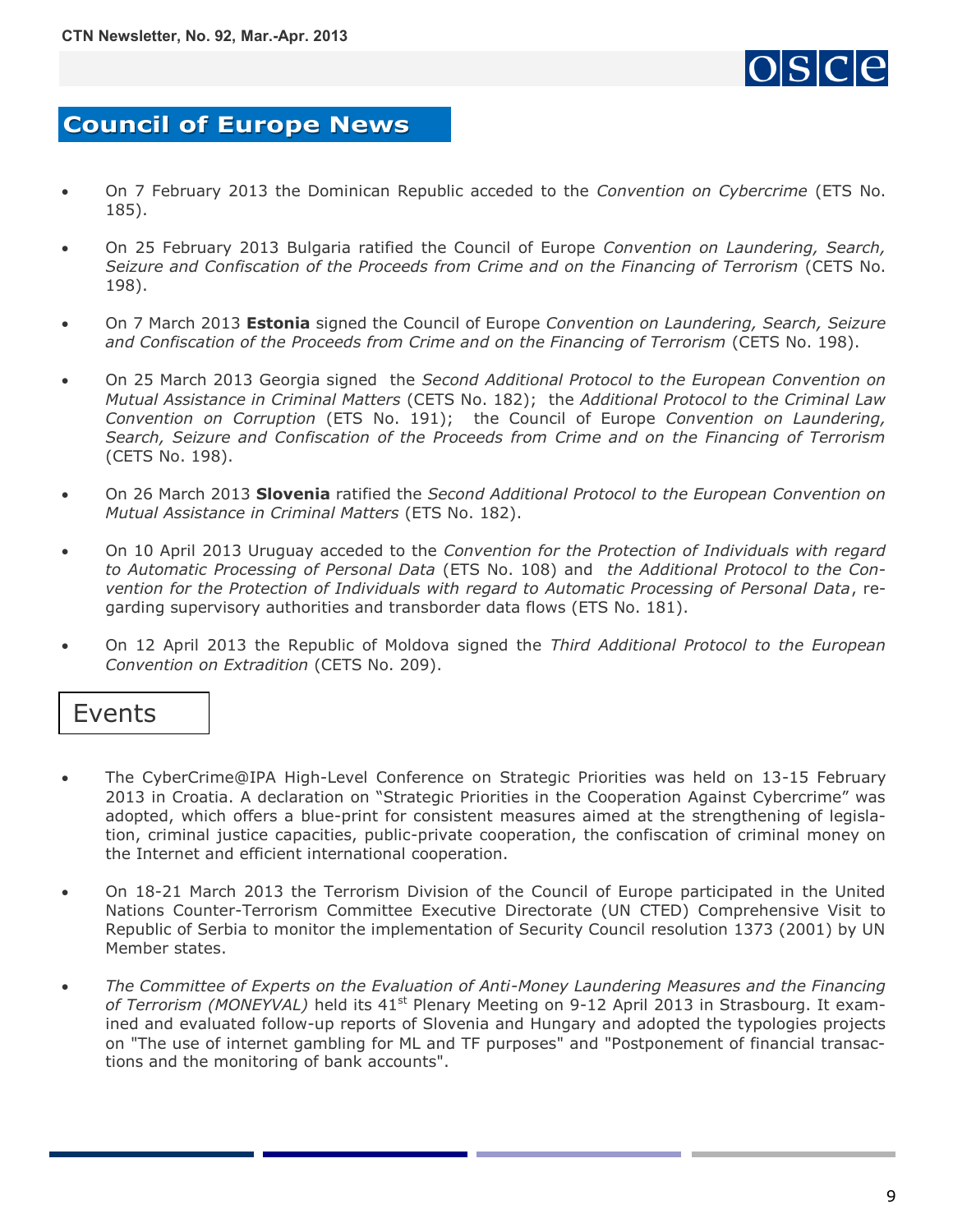

### <span id="page-9-0"></span>**Council of Europe News**

- Ad hoc Drafting Group on Dangerous Offenders (PC-GR-DD): The 2<sup>nd</sup> meeting of the Ad hoc Drafting Group on Dangerous Offenders (PC-GR-DD) took place on 24 - 26 April 2013 in Paris.
- *Judgments of the European Court of Human Rights:* On 16 April 2013, the Court delivered a judgment relevant to counter-terrorism issues in the case of *[Aswat v. the United Kingdom](http://hudoc.echr.coe.int/sites/fra-press/pages/search.aspx?i=003-4329489-5187940)*. The applicant was accused of terrorism related offences and the USA requested his extradition from the UK. The Court held that the applicant's extradition would amount to a violation of the Convention solely on account of the current severity of his mental illness.

## Upcoming Events

- The 5<sup>th</sup> meeting of the Group of Parties to the Council of Europe Convention on the Prevention of Terrorism will take place on 13 May 2013 in Strasbourg.
- The 24<sup>th</sup> meeting of the Council of Europe Committee of Experts on Terrorism (CODEXTER) will take place on 16 - 17 May 2013 in Strasbourg.
- The 64<sup>th</sup> Plenary Session of the European Committee on Crime Problems (CDPC) will be held on 28 - 31 May 2013 in Strasbourg.
- The 64<sup>th</sup> meeting of the [Committee of Experts on the Operation of European Conventions on Co-](http://www.coe.int/t/dghl/standardsetting/pc-oc/default_en.asp)[Operation in Criminal Matters \(PC-OC\) w](http://www.coe.int/t/dghl/standardsetting/pc-oc/default_en.asp)ill be held on 28-30 May 2013 in Strasbourg.
- The  $9<sup>th</sup>$  Plenary meeting of the Cybercrime Convention Committee (T-CY) will take place on 4 5 June 2013 in Strasbourg.
- The 3rd *Council for Penological Co-operation (PC-CP)* Working Group Meeting will be held on 19-21 June 2013 in Strasbourg.

#### **Commonwealth of Independent States**

- The Heads of Antiterrorist Centers of the CIS member States met to discuss "Recent developments in cooperation of competent governmental agencies of CIS countries in countering terrorism" (12 February 2013). The main topics discussed were transport security with a view to the upcoming Olympic Games in Sochi in 2014, and the impact of the "Arab Spring" and terrorism activities. For more information click [here](http://www.cisatc.org/133/163/533.html)
- The Joint Commission on Legislation Harmonization in the Sphere of Combating Terrorism, Crime and Drug-Business in the CIS, met on 26 February 2013. Among other topics, participants discussed the outcomes of the "Program for cooperation of CIS countries in countering terrorism and other violent extremist activities in 2011-2013" and perspectives for further co-operation in this field. For more information click [here](http://www.iacis.ru/eng/activities/events/komissii_mpa_sng/zasedanie_obedinennoy_komissii_po_garmonizatsii_zakonodatelstva_v_sfere_borby_s_terrorizmom_prestupn/%20-)